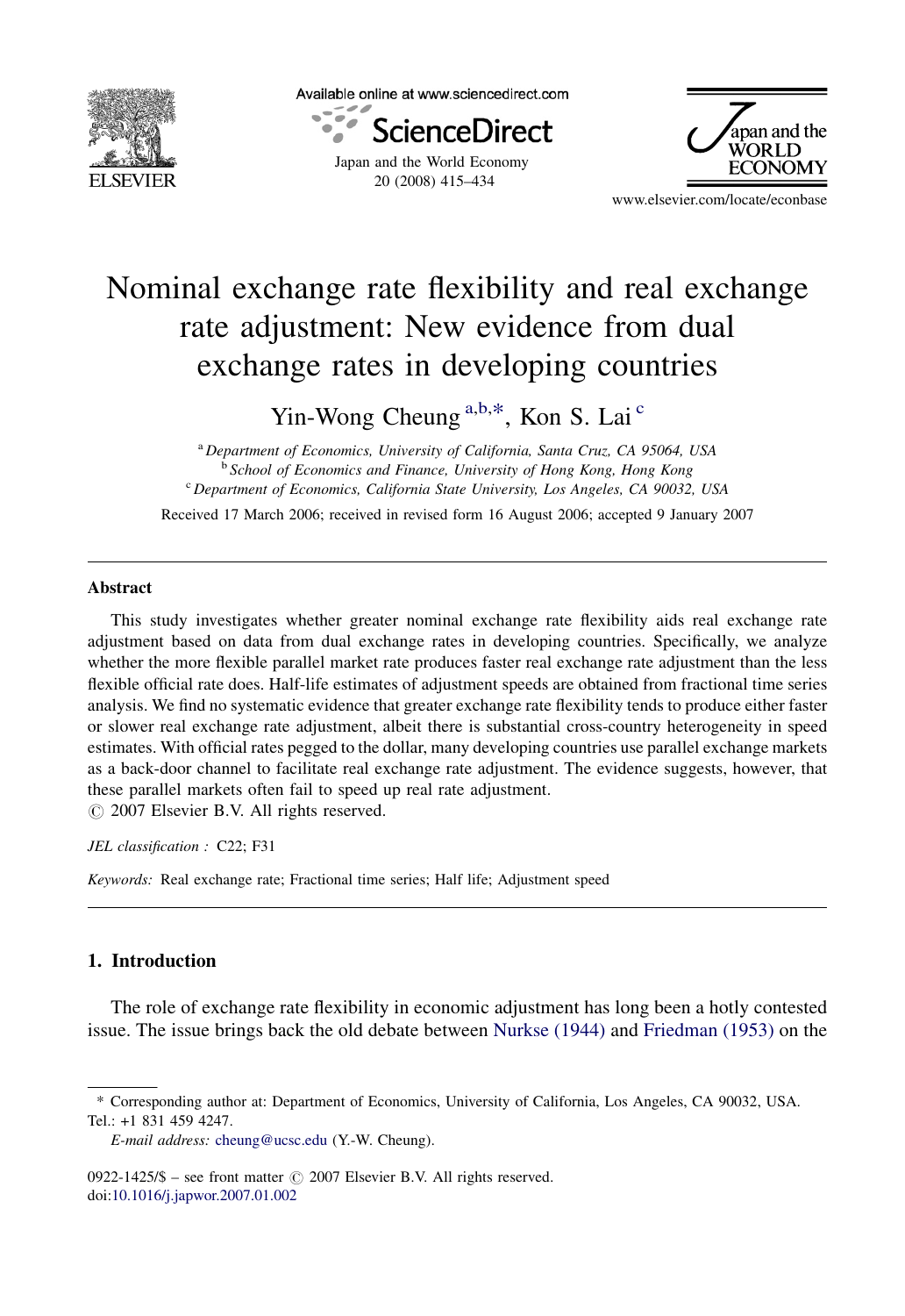stabilizing or destabilizing nature of speculation. According to [Nurkse \(1944\)](#page--1-0), speculative exchange rate movements would tend to amplify and prolong disequilibria rather than accelerate economic adjustment. In contrast, [Friedman \(1953\)](#page--1-0) suggested that it would be easier for the economy to adjust to shocks by securing needed changes in the real exchange rate through exchange rate than through price adjustment. Instead of fearing the instability flexible rates might bring, speculative forces could actually quicken exchange rate adjustment and hasten the equilibrating process. Since the move to the modern float, real exchange rate changes seem to have grown more persistent. As [Rogoff \(1996\)](#page--1-0) observes, the speed of real exchange rate adjustment has been glacially slow among industrialized countries under the current float. The issue then arises as to whether greater nominal rate flexibility promotes real rate adjustment.

In this study, we provide new alternative evidence on the issue in exchange rate flexibility based on a special set of data on dual exchange rates from developing countries. We do not analyze exchange rate flexibility in usual terms of exchange rate regimes (floating as opposed to fixed), but in terms of dual exchange rates (market-determined as opposed to government-set). Not only during the Bretton Woods (BW) period but also afterwards, parallel markets for foreign exchange – especially for the U.S. dollar – were common among developing countries. Unlike the official rate, which is fixed and occasionally reset by the relevant monetary authority, the parallel rate is determined by market supply and demand in which speculative forces can play a significant role. With limited access to the official exchange market, the parallel market serves to meet unsatisfied demand for foreign currency. Many developing countries use the dual exchange rate system as a tool to stabilize the real economy and to insulate real economic activity from the volatility of financial markets ([Pozo and Wheeler, 1999](#page--1-0)). As noted by [Reinhart and Rogoff](#page--1-0) [\(2004\)](#page--1-0), parallel exchange rates provide a form of ''back-door'' floating in a lot of countries where an official peg is adopted.

The spread between the parallel and the official exchange rate – referred to as the parallel market premium – often works as an indicator of exchange rate misalignments and has been used as a guide to realigning the official rate. According to [Reinhart and Rogoff \(2004\),](#page--1-0) the parallel exchange rate is ''a far better barometer of monetary policy than is the official exchange rate'' and that the parallel market premium often correctly predicts realignments in the official rate and anticipates future official rate changes. Earlier studies of the parallel market premium [\(Dornbusch et al., 1983; Kamin, 1993; Montiel and Ostry, 1994; Pozo and Wheeler, 1999](#page--1-0)) also suggest an important role for the expectations of future official rate changes in driving the premium. [Ghei and Kamin \(1999\)](#page--1-0) recognize that the parallel exchange rate is a good, though not entirely perfect, proxy for the free-market currency value.

To examine whether greater exchange rate flexibility leads to quicker real exchange rate adjustment, this study analyzes data on dual exchange rates for 24 developing countries. For each of these countries, a parallel market for foreign exchange exists alongside the official one during both BW and post-BW periods. With official and parallel rates being available for the same historical period, this special data set permits intra-period analysis. We can evaluate the relative adjustment speed of the real official and the real parallel rate for each country within a given time period. This minimizes the need to control for any inter-period differences in global and domestic economic conditions. Two questions of interest are: Do the official and the parallel market rate revert toward one another over time? Does the flexible parallel market rate bring about a faster speed of real exchange rate adjustment than the less flexible official rate?

In addition to analyzing the difference in adjustment speed between real official and parallel rates on a country-by-country basis, this study also shows that the speed of adjustment for either rate can vary considerably across countries, even within the same historical